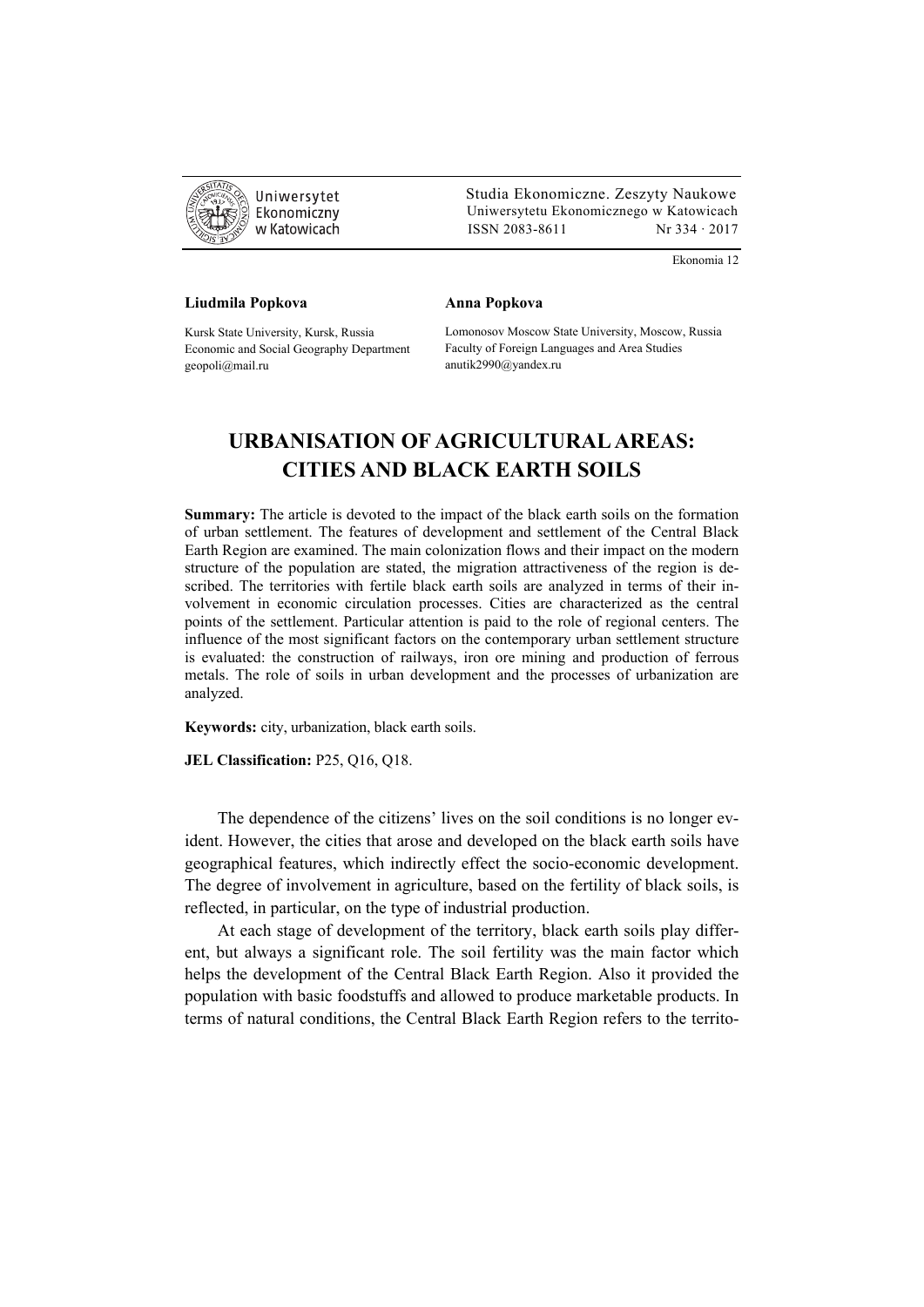ries, the most favorable for the life of the population. This region is close to the optimum ratio of heat and moisture resources. It has fertile black soils, pronounced seasons, there are practically no natural hazards. This means that the region has excellent natural abilities to live in. However, in terms of socio--economic development it lags behind the majority of regions in Russia.

Widespread fertile black earth soils of the region establish its agricultural specialization, taking industries, that are not related to the development of agro--industrial complex, as something alien, brought from outside which do not correlated to the established stereotypes.

Agriculture and industry in the Central Black Earth Region are in a need to compete for land resources. On the one hand, multi-storey building increases the population density in urban areas, but, on the other hand, it alienates people from their traditional way of life. Their well-being is inextricably linked in the genetic memory with the possibility of self-sufficiency in foodstuffs. Therefore, last but not least, living in multi-storey buildings is compensated by a high proportion of second homes, parental estates in the countryside. Many citizens consider it as a supplement to the family budget, and as a bonus – an opportunity to have environmentally-friendly products.

Among the urban population in the Black Earth Region, there is a substantial proportion of summer visitors and people, who own home grounds. In most cases, allotments are used to grow crops for personal consumption. Also, there is enough high proportion of farm animals, which are bred by citizens on private and suburban areas. This was determined by history, as evidenced by the works of art (Fig. 1).



Fig. 1. Deineka A. After a rain. Kursk (1925)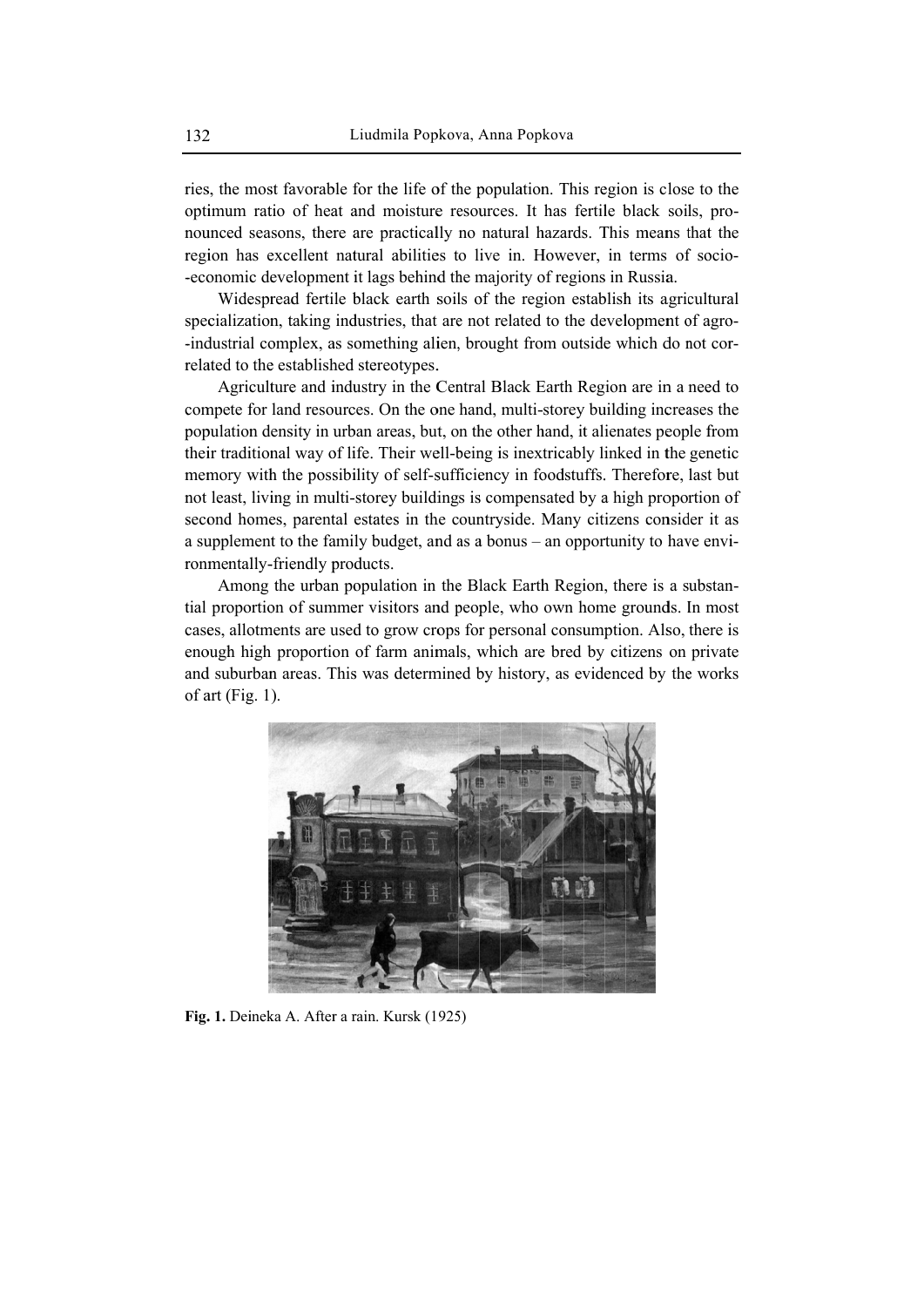Agricultural background affects the types of residential development, town image, traditions, customs, character and mentality of the population living in cities, relationship with each other and with their neighbors.

The fertile black earth soils and favorable agroclimatic potential have a significant impact on the formation of the economic profile of the territory. The share of agricultural land in the structure of the land areas of the Central Black Earth Region is about 80% (Central Federal District – 51%, Russia – 13%).

A significant part of the industrial enterprises of the Central Black Earth Region process agricultural products. One of the most important sectors of specialization is food industry (meat, milk, flour, cereal, bakery, sugar, etc.). The proportion of areas in the Central Black Earth region in food production is 43%. The leader is Belgorod region (60%). Approximately the same indicators have Southern and North Caucasian Federal District. The vast majority of food businesses are located in urban areas.

Current problems of regional development of the Central Black Earth Region are associated with the peculiarities of the development and settlement of the territory, which have been influencing the socio-economic development of the region. Thanks to black earth soils which have made the development predominantly agricultural, although in some periods it has been combined with defensive activity, which is reflected in the structure of employment and population, toponymy, heraldry, mentality and culture of the modern population.

Historical sources indicate that the mass settlement of black earth areas in the 17th century was very diverse, which subsequently affects the peculiarities of the population living here. The most important ones in terms of impact on the socio-economic portrait of the region are: first of all, a combination of two streams of colonization – Russian and Ukrainian. Until now, the "islands" of the Ukrainian ethnic group can be found in the border regions of Belgorod, Kursk and Voronezh regions. In some places they have survived till the present time, some of them in the form of cultural and historical monuments.

Basically, the processes that unite ethnic groups, especially in urban areas, make the differences less remarkable, leaving their unique peculiarities in estate development, in the way farming and peculiarities of the southern dialect of Russian language, using which the inhabitants of the border black earth regions can be easily identified. According to the census of 2010, the proportion of Ukrainians in the Central Black Earth Region is extremely  $low - 0.7\%$  in Tambov to 2.8% in Belgorod regions.

However, the statistics do not always shows the real situation, because the ethnic issue is influenced by the circumstances, and while cohabitate in adjacent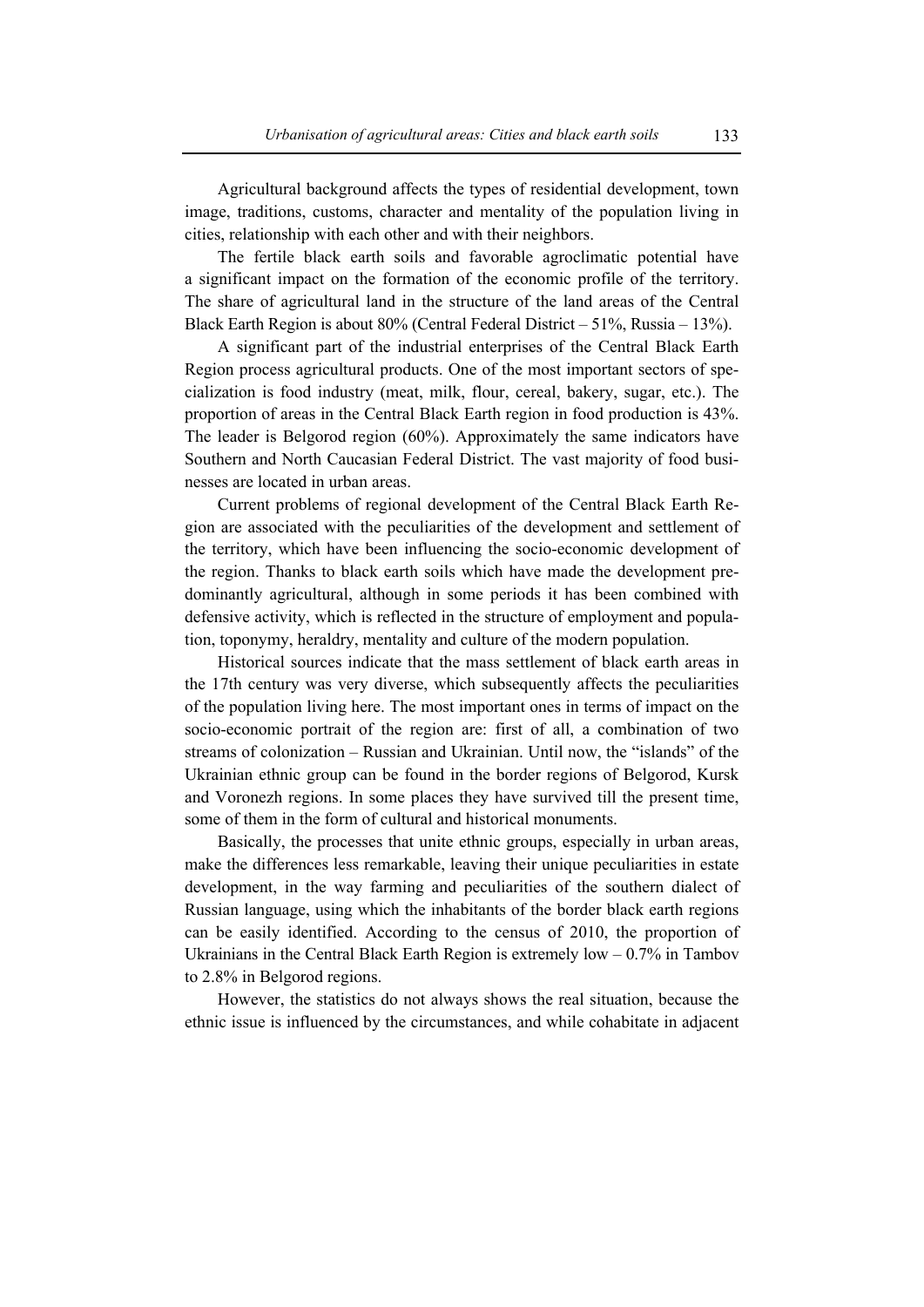territories, on the one hand, there remains a certain isolationism, on the other hand – mixed Russian-Ukrainian marriages as a result of ethnic assimilation. We should not discount the migratory movements of migrants from Ukraine. These movements have become more often in the period of acute geopolitical situation.

The development and population of the territory, administrative reforms, railway construction were the factors that formed special "Black Earth" type of rural towns with significant stratifications, which is shown in the structure of economy, town image, population composition, character and habits of its inhabitants. The economy of these cities make up the industry, processing of agricultural raw materials, so they are a little different from hamlets and large villages. Often the black earth cities do not correspond to the status of the city, even in terms of population. Out of 52 cities in the Central Black Earth Region, only 10 have less than 12 thousand residents (Boguchar, Ertil, Zadonsk, Biryuch Dmitriev, Novochopersk, Graivoron, Sudzha, Korocha, Fatezh).

Their architectural character, if we go away from the main streets, is represented by private households with plots of land on which agricultural activity is carried out actively, including livestock. The exception is the energy and metallurgical centers that meet the criteria of the city as a matter of form and in reality.

Significant changes in the territorial structure of the Central Black Region made the development of Kursk Magnetic Anomaly. In this period, new industrial units are formed – Belgorod-Yakovlev, Stary Oskol-Gubkin, Zheleznogorsk, which become points of growth of the territory, give new impetus to the economic development of the agricultural area. Energy deficiency is overcomed by the development of nuclear energy. Commissioning of Novovoronezh and Kursk Atomic Power Station - town-forming for Novovoronezh and Kurchatov.

The territorial distribution of towns of different time of origin expresses this very clearly. The Central Black Earth Region traces the characteristic trend: in the north-west cities are older, in the south-east – younger (Fig. 2).

Currently, the Central Black Earth Region, as well as the majority of regions in Russia and Central Federal District, is considered to be a territory in which the natural decline exceeds migration gain. Population migration affects demographic and population distribution figures, modifies the amount and composition of the labor force, national structure, influences the culture and traditions of the local population.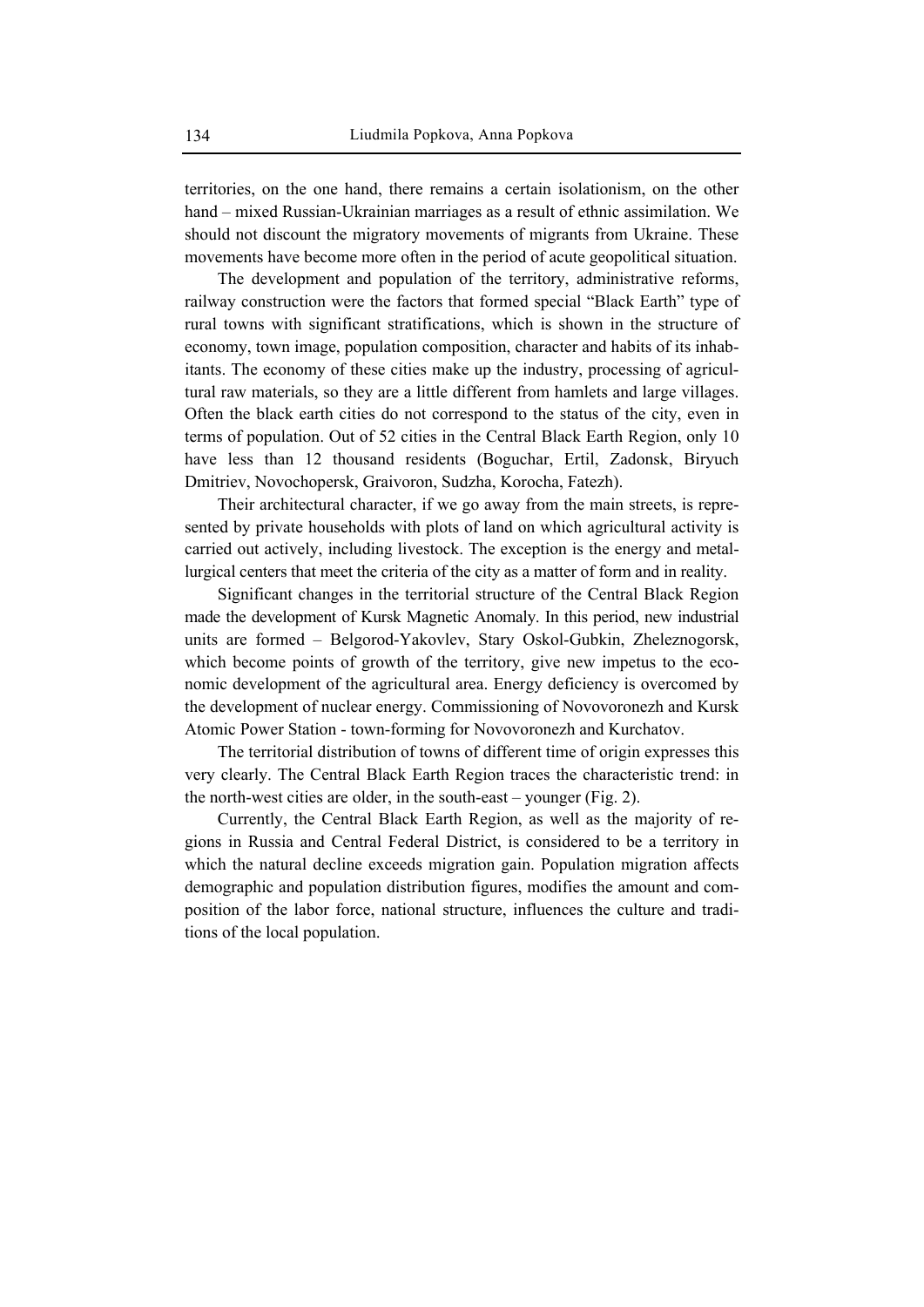

Fig. 2. Formation of cities' network of the Central Black Earth Region

Starting from the time of the agrarian overpopulation, the Central Black Earth Region is constantly "giving" the population as fertile soils do not provide a high level of social and economic development, and new technologies do not take root in the region. Difficulty in moving innovations create love to the settled way of life, reluctance to change, peasant conservatism and caution in relation to innovation, the pursuit of stability, self-isolation. One way or another, but migration outflow of the population, along with the natural decline has led to a decrease in population density. Compared to 1970 [Aslanyan et al., 1970], the Central Black Earth Region population density has decreased significantly (Fig. 3).

An important circumstance, which affects the migration situation, is a nearborder position of the Central Black Earth Region, which is currently quite a serious problem, since due to the reception, resettlement and employment of migrant workers. A particularly acute this problem is in Belgorod region because it borders populous Kharkiv region and is the most accessible for migrants, since the border regional centers shared transport corridor that is 80 km long. In the structure of migration flows of border regions, there is a high proportion of Ukrainians who are taken to work by many companies, including agro-industrial holdings.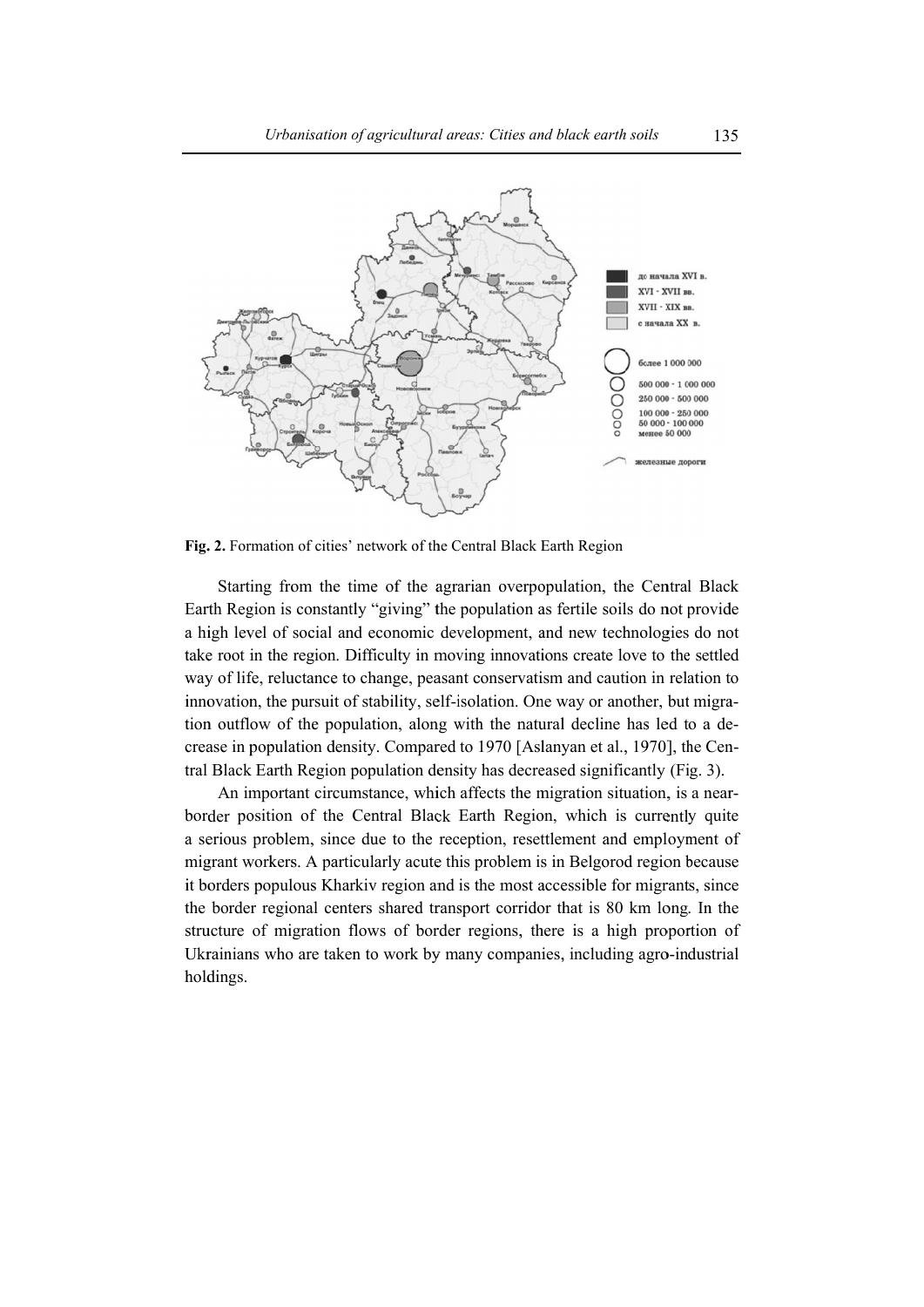

Fig. 3. Reduction of rural population density between 1970 and 2015

Another important advantage for migrants is beneficial transport and geographical position of the region, located at the intersection of meridional transport routes, which link central Russia and South Ukraine, as well as latitudinal highways, stretching from east to west (Kiev – Voronezh). An extensive network of railways and, in particular, roads contribute to the widespread dispersal of migrants.

Socio-economic "background" of the migration attractiveness of the Central Black Earth Regions estimated as close to the average criteria: monetary income and proportion of poor people is lower than in the majority of cities in the Central Federal District. A comparison of the migration attractiveness of the Central Black Soil with indicators of socio-economic development shows almost a direct correlation. Slightly higher rates of migration attractiveness in comparison with the level of socio-economic development are explained by more favorable natural--resource potential of the region. Equally important in the present conditions is the tolerant attitude of the indigenous population to the visitors, the absence of inter-ethnic conflicts, which can also be seen as a positive factor contributing to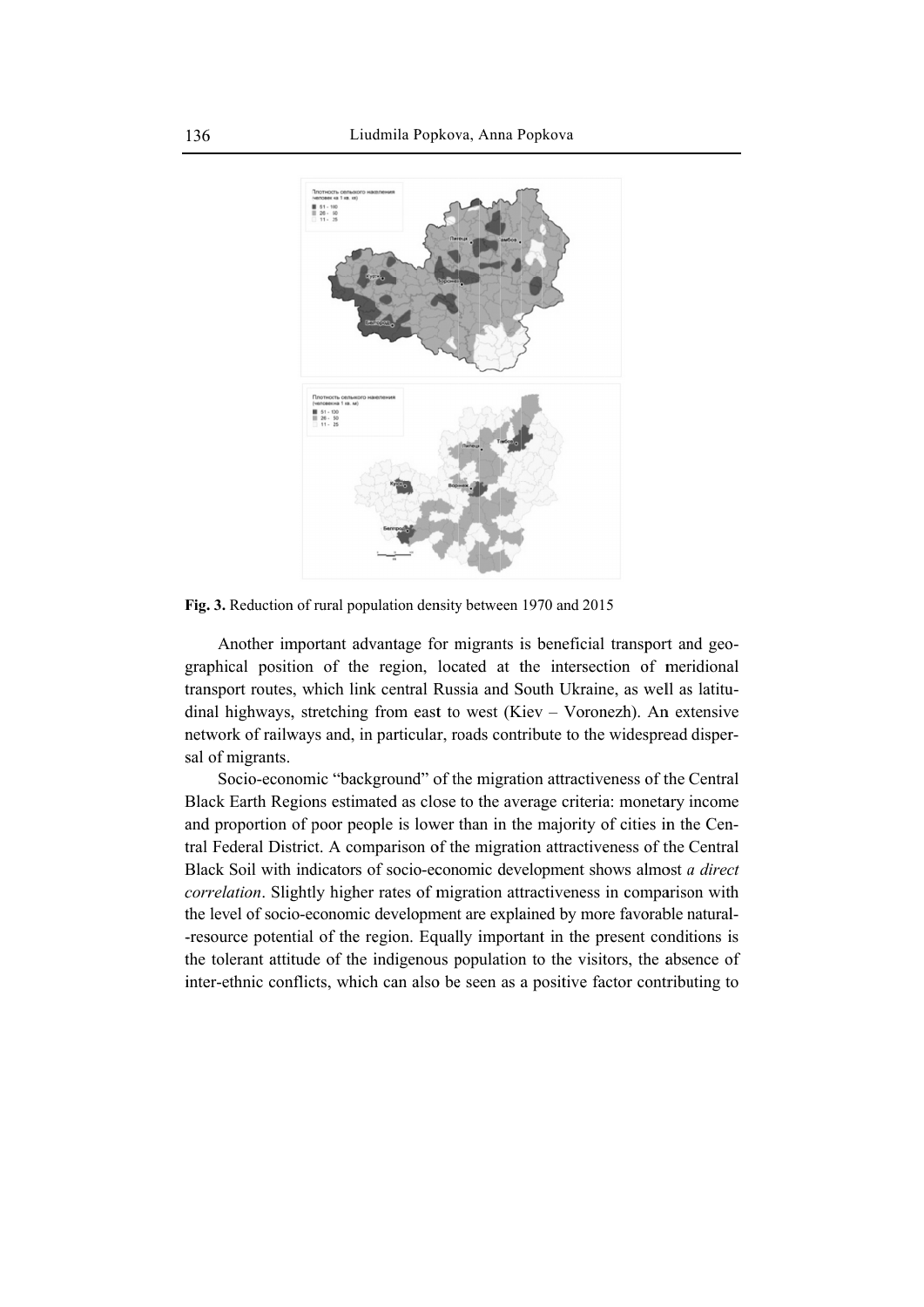the formation of the migration attractiveness of the Russian Black Earth Regions [Kretova, Popkova, 2014].

Since the beginning of 21st century there is an intraregional migration in the Central Black Earth which has centripetal character – from rural areas to regional centers, towns and villages. The ratio of urban and rural population of the region has changed steadily in the direction of increase of urban population and decrease in the share of agriculture (from 60% in 1970 to 35% in 2014). Inter-regional migration, which has a negative value, is also insignificant in scope.

The region is a key migration exchange occurs within the Central Federal District. Outflow of the population in the capital and major cities is usually connected with labor migration. In general, the migration processes in the region are characterized by a slight predominance of inter-regional activity of the population over intraregional and international.

Currently the preconditions to stabilize the current demographic situation are detected: the migration loss gradually reduces, that positively affects the population base of the region. Net migration is an external resource that has a compensating effect thus decreasing depopulation.

The migratory movement of the population is characterized by the processes, that are typical for most regions of Central Russia. It stimulates inequality, reducing the concentration of population in the peripheral areas and increasing in suburbs.

The Central Black Earth Region has long been characterized by constant migration outflow that weakens the region as a whole. It reflects on the city and, especially, rural areas, that "feed" the city. The area weakened by migrations could not "lift" all urban settlements, focusing on regional centers and small quantities of other cities. New cities were not the result of the development of "their" territory, but as a consequence of solving national problems – the construction of the Azov flotilla, development of Kursk Magnetic Anomaly and the formation of the Unified Energy System (Mining, metallurgical plants, nuclear power plants).

The Central Black Earth Region has a relatively sparse network of cities, mostly small, which are the part of the regional centers. Their priority development was made possible thanks to the use of administrative resources. Settling is transformed by extracting the key points, the formation of reference points (regional centers) including the city with million plus population Voronezh; the largest city Lipetsk and three major cities – Voronezh, Belgorod, Tambov. The role of the regional "capital" of the Central Black Earth Region – Voronezh, is enhanced by the value that it has not only "their" oblast, but also for the entire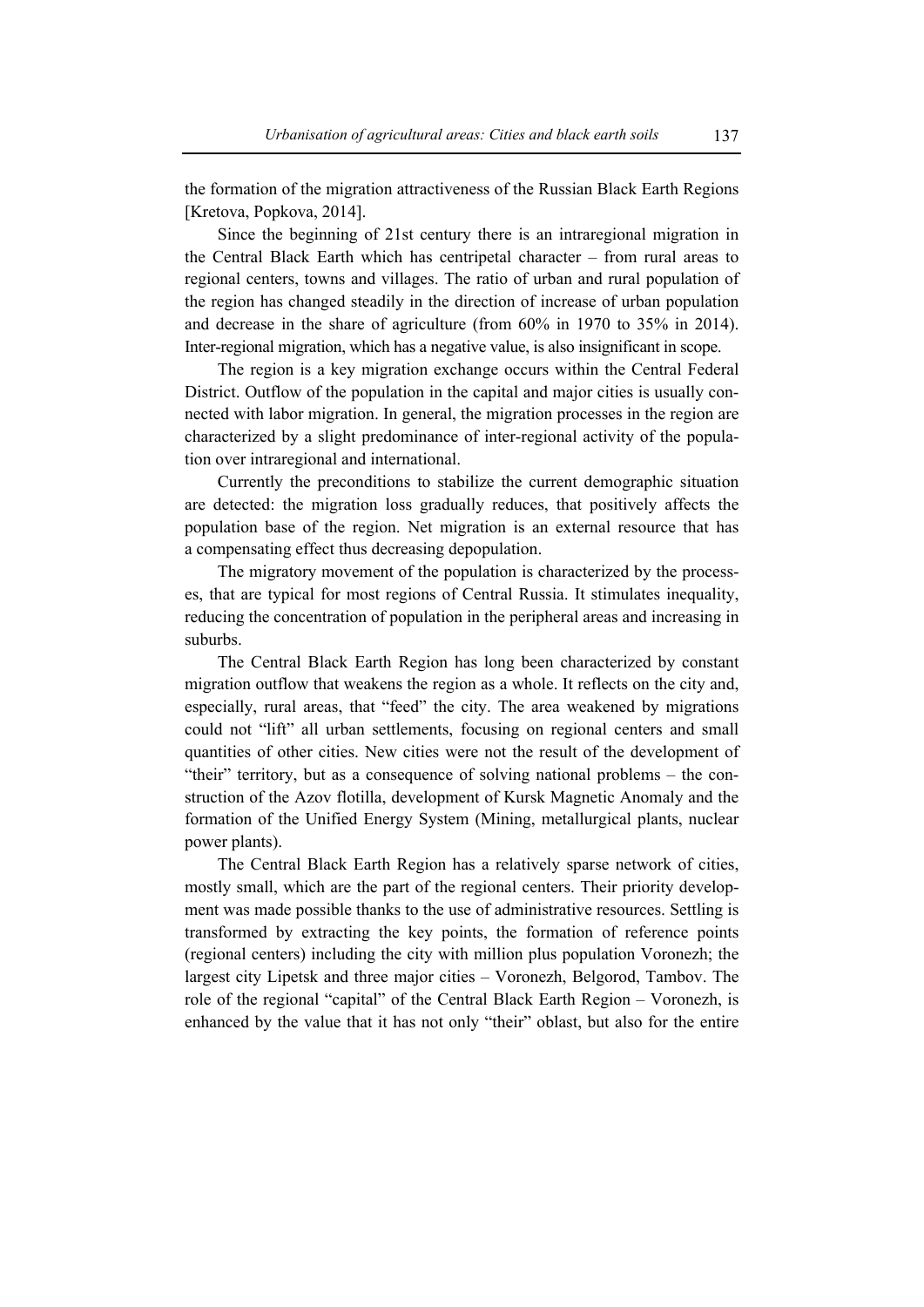region. The share of regional centers in the population of the region tends to be a gradual increase (Table 1).

Belgorod region has a second city that is comparable in population with the regional center. Belgorod population exceeds Stary Oskol only in 1.6 times. This creates two poles of development. It also involves the use of new natural resources, improves territorial organization.

Second in population size cities are much inferior to the population of the regional centers (Elec – Lipetsk 4.6 times; Zheleznogorsk – Kursk 4.4 times; Michurinsk – Tambov 2.8 times). Administrative center of Voronezh region is characterized by super-concentration of population. The gap in numbers between the first and the second city in Voronezh region is 16-fold. In addition to the regional center, which is presented by Voronezh, the rest of the cities are medium and small, which indicates the lack of development of urban structure.

**Table 1.** Proportion of regional centers in the population areas of the Central Black Earth Region

| Cities   | Population<br>(thous. person) |      |      |      |      | The share of regional centers<br>in the population of the region $(\%)$ |      |      |      |      |
|----------|-------------------------------|------|------|------|------|-------------------------------------------------------------------------|------|------|------|------|
|          | 1959                          | 1989 | 2002 | 2010 | 2015 | 1959                                                                    | 1989 | 2002 | 2010 | 2015 |
| Belgorod | 72                            | 286  | 337  | 356  | 384  | h                                                                       | 21   | 22   | 23   | 25   |
| Voronezh | 447                           | 887  | 849  | 890  | 1024 | 24                                                                      | 36   | 36   | 38   | 44   |
| Kursk    | 205                           | 424  | 412  | 415  | 431  | 14                                                                      | 32   | 33   | 37   | 39   |
| Lipetsk  | 151                           | 450  | 506  | 509  | 510  | 13                                                                      | 37   | 42   | 43   | 44   |
| Tambov   | 172                           | 305  | 294  | 280  | 288  | 11                                                                      | 23   | 25   | 26   | 27   |

Source: Popkova [2005]; Regions of Russia [2002, 2015].

The Central Black Earth Region is especially noticeable for interconnection of urban and rural settlement in the course of their evolution. Many cities in the region were created or established by the formation of rural settlements throughout its history. They were needed in order to build consistently developed territory. The process of sprouting city from rural and semi-urban settlements reflects the evolution of the settlement, having reached a new, higher stage of maturity. Usually these settlements begin to perform municipal functions, being the centers of administrative districts. The Central Black Earth Region has many such "cities-villages", which preserve many rural features. Orientation industry on local labor and local agricultural raw materials leads to the development of traditional activities, which help the growth of large rural populations which over time become cities ("aging into the city") [Lappo, 2012].

Mainstream cities that have arisen thus become the cities – local center which usually lead the local administrative areas. They begin to serve as a cen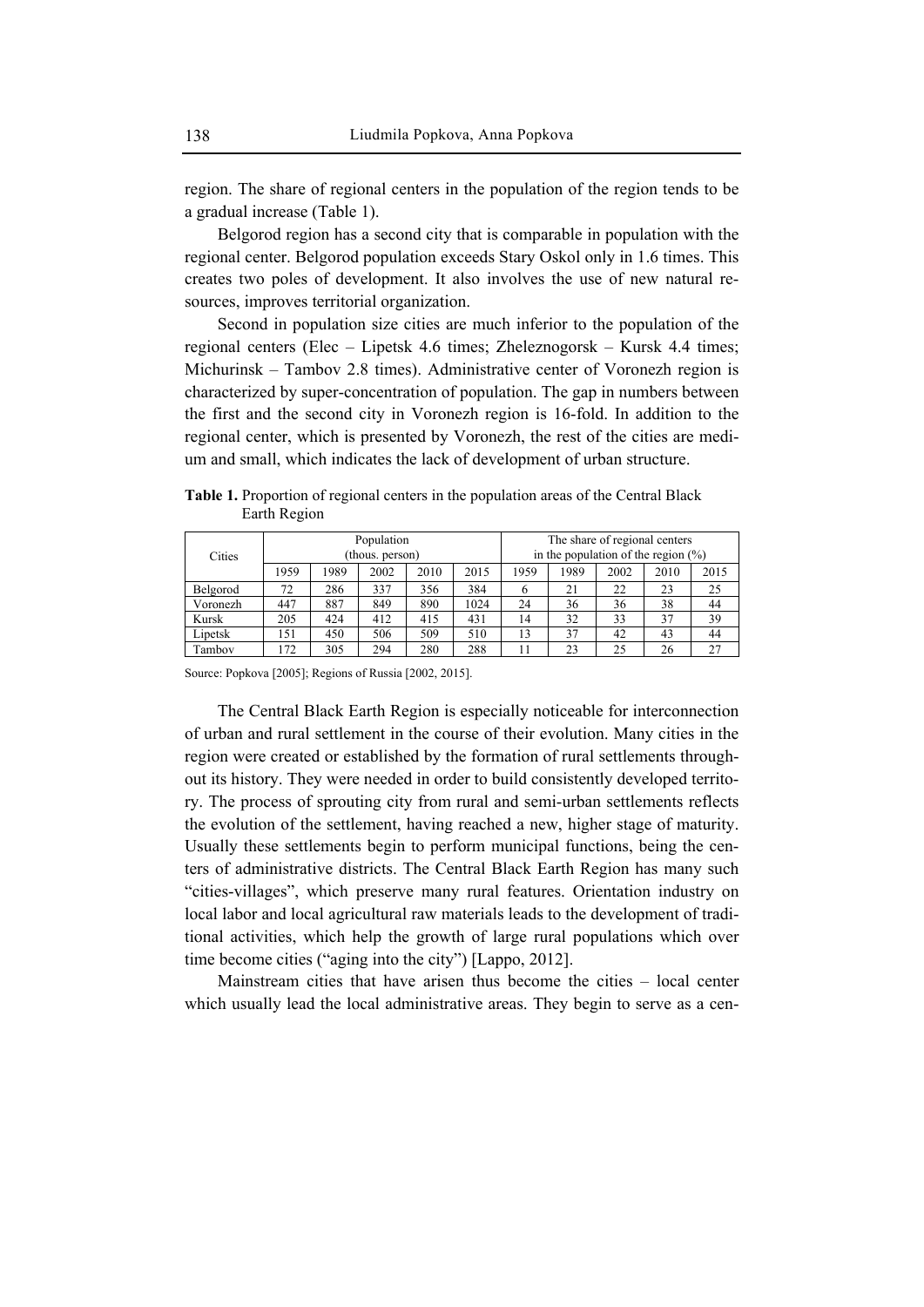tral place, while still villages, gradually expand and make its economic base more diversified by small industrial enterprises for the processing of local raw materials – agricultural, mineral – and the development of the surrounding area maintenance functions. Having received city status, such centers continue to perform rural functions, remaining rural because of the nature of planning and development, and the way of life. Urban network is transformed in the Central Black Earth Region. Old, unprofitable located and economically weak cities are replaced with new territories capable to concentrate population and economy. This process take place gradually, sometimes taking a lot of time until there are created the prerequisites for the relevant legal reforms.

Cities and rural areas are always complementary, and if necessary "feed" each other. Most often the village, that supply the labor force in the city play the role of "donors". But there are also situations when in the early '90s there has been sufficient mass migration from the cities to the countryside. These trends are short living, but seasonal relocation of urban residents in housing estates preserves for quite a long time. Often suburban villages, which have lost their resident population, become housing estates.

The Central Black Earth Region is represented by different types of cities starting for the local "capitals", serving the surrounding areas and up to the industrial centers of various specializations and often single-industry. The list, approved by the Federal Government on July 29, 2014 № 1398-p., shows that there is no single-industry towns *with the most difficult socio-economic situation* in the Central Black Earth Region. Among those, which have *downside risks of socio-economic situation* are Semiluki, village Elan-Kolenovsk and Zheleznogorsk. Cities with stable socio-economic situation – Gubkin, Pavlovsk, Rossosh, Lebedyan, village Znamenka, Kotovsk.

The harmonious development of cities in the Central Black Earth Region depends directly on how their operation coincides with the state of modern economic situation and the solving of urgent tasks.

In fact, thanks to fertile soils that the Central Black Earth Region is more rural than urban territory. The main supplier of the population of the region are semi-rural towns and villages, this is reflected in the habits of the new citizens, town image, the pace of socio-economic development and innovation.